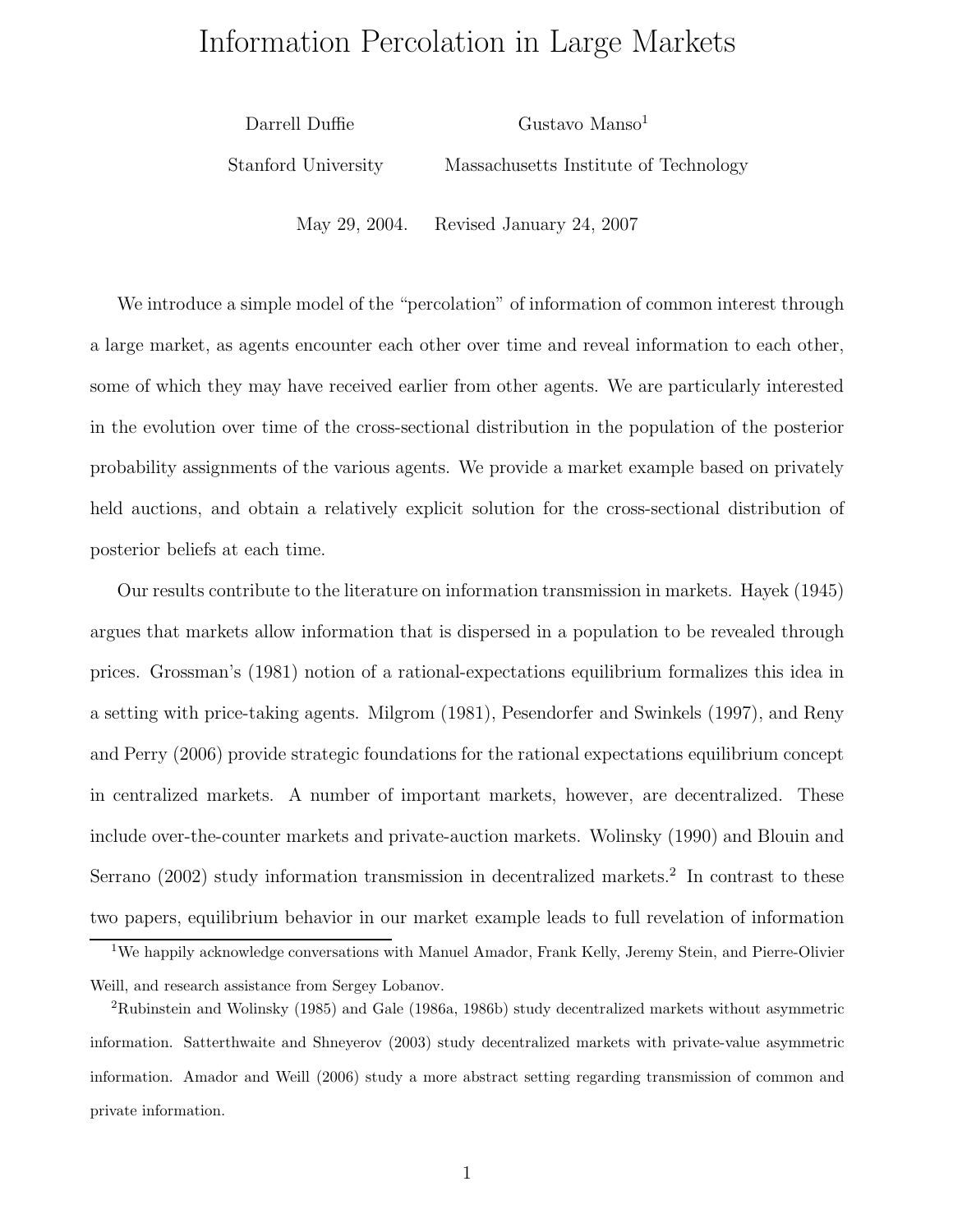through trading. We also explicitly characterize the percolation of this information through the market.

Our paper is also related to the literature on social learning. For example, our objectives are similar to those of Banerjee and Fudenberg (2004), who provide a brief survey of the literature. Like us, Banerjee and Fudenberg (2004) exploit the law of large numbers for random matching among a large population, provide a dynamic rule for updating, and show conditions for convergence. Our model allows a relatively explicit solution for the cross-sectional distribution of posterior beliefs at each time.

#### 1 The Basic Model

A probability space  $(\Omega, \mathcal{F}, P)$  and a "continuum" (a non-atomic finite measure space  $(G, \mathcal{G}, \gamma)$ ) of agents are fixed. A random variable  $X$  of potential concern to all agents has two possible outcomes, H ("high") and L ("low"), with respective probabilities  $\nu$  and  $1 - \nu$ .

Each agent is initially endowed with a sequence of signals that may be informative about X. The signals  $\{s_1, \ldots, s_n\}$  observed by any particular agent are, conditional on X, independent and identically distributed with outcomes 0 and 1 (Bernoulli trials). The number  $n \geq 0$  of signals may vary across agents. Without loss of generality, we suppose that  $P(s_i = 1 | H) \ge$  $P(s_i = 1 | L)$ . For any pair of agents, the sequences of signals that they observe are independent.

By Bayes' rule, given a sequence  $S = \{s_1, \ldots, s_n\}$  of signals, the posterior probability that X has a high outcome is

$$
P(X = H \mid S) = \left[1 + \frac{1 - \nu}{\nu} \left(\frac{1}{2}\right)^{\theta}\right]^{-1},\tag{1}
$$

where the "type"  $\theta$  of this set of signals is

$$
\theta = \sum_{i=1}^{n} s_i \log_{1/2} \frac{P(s_i = 1 | L)}{P(s_i = 1 | H)} + (1 - s_i) \log_{1/2} \frac{1 - P(s_i = 1 | L)}{1 - P(s_i = 1 | H)}.
$$
\n(2)

The higher the type  $\theta$  of the set of signals, the higher the posterior probability that X is high.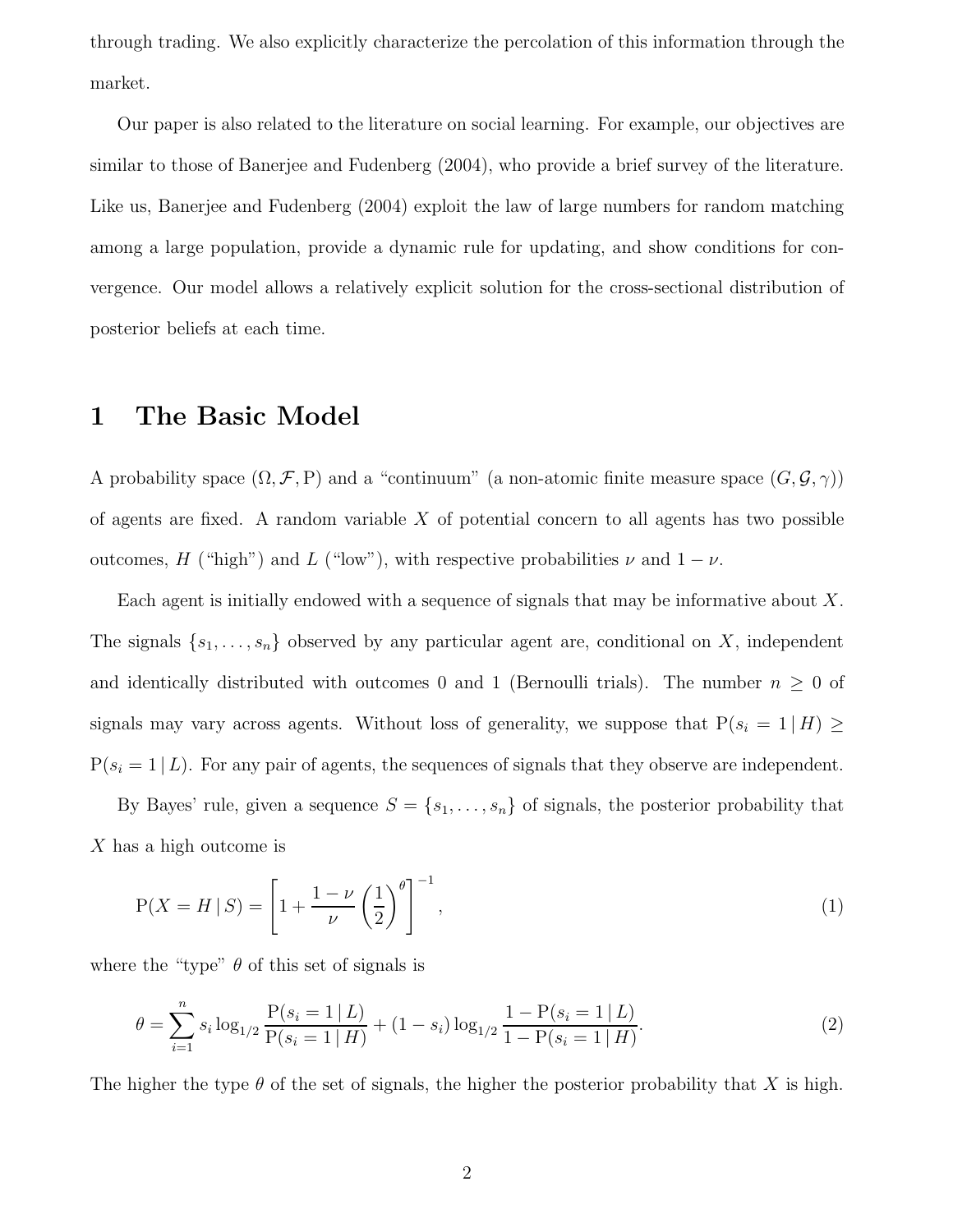**Proposition 1** Let  $S = \{s_1, \ldots, s_n\}$  and  $R = \{r_1, \ldots, r_m\}$  be independent sets of signals, with associated types  $\theta$  and  $\phi$ . Then  $\theta + \phi$  is a sufficient statistic for the posterior distribution of X given S, R, and  $\theta + \phi$ .

This follows from Bayes' rule, by which

$$
P(X = H \mid S, R, \theta + \phi) = \left[1 + \frac{1 - \nu}{\nu} \left(\frac{1}{2}\right)^{\theta + \phi}\right]^{-1}
$$

$$
= P(X = H \mid \theta + \phi).
$$

We will provide examples of random interaction models in which, by a particular point in time, each of the agents has met a finite number of other agents, once each, in some particular sequence. In such a setting, for a given agent  $\alpha$ , let  $A_1$  denote the set of agents that  $\alpha$  directly encountered, let  $A_2$  be the set of agents that those agents had directly encountered before encountering  $\alpha$ , and so on, and let  $A = \bigcup_{k\geq 1} A_k$ . Let  $S_A$  denote the union of the signals of agent  $\alpha$  and those of the agents in A, and let  $\theta_A$  denote the type of the signal set  $S_A$ .

Suppose that when two agents meet, they communicate to each other their posterior probability, given all information to the point of that encounter, of the event that  $X$  is high. For example, we later provide a setting in which revelation occurs through the observation of the bids submitted in an auction.

Now, as a step of an inductive calculation of posterior beliefs of all agents, suppose that the posterior distribution of X held by a particular agent with extended encounter set  $A$  is that of type  $\theta_A$ . This is certainly the case before any encounters. From (1),  $\theta_A$  can be calculated from the posterior distribution of  $X$ , and is thus in the information set of the agent, and could be communicated to another agent. Suppose that two agents with disjoint extended encounter sets A and B meet, and communicate to each other  $\theta_A$  and  $\theta_B$ . By the previous proposition, for each of the two agents,  $\theta_A + \theta_B$  is a sufficient statistic for the posterior distribution of X held by that agent, given that agent's previously held information and the information conveyed at that meeting by the other agent. This justifies, by induction, the following result.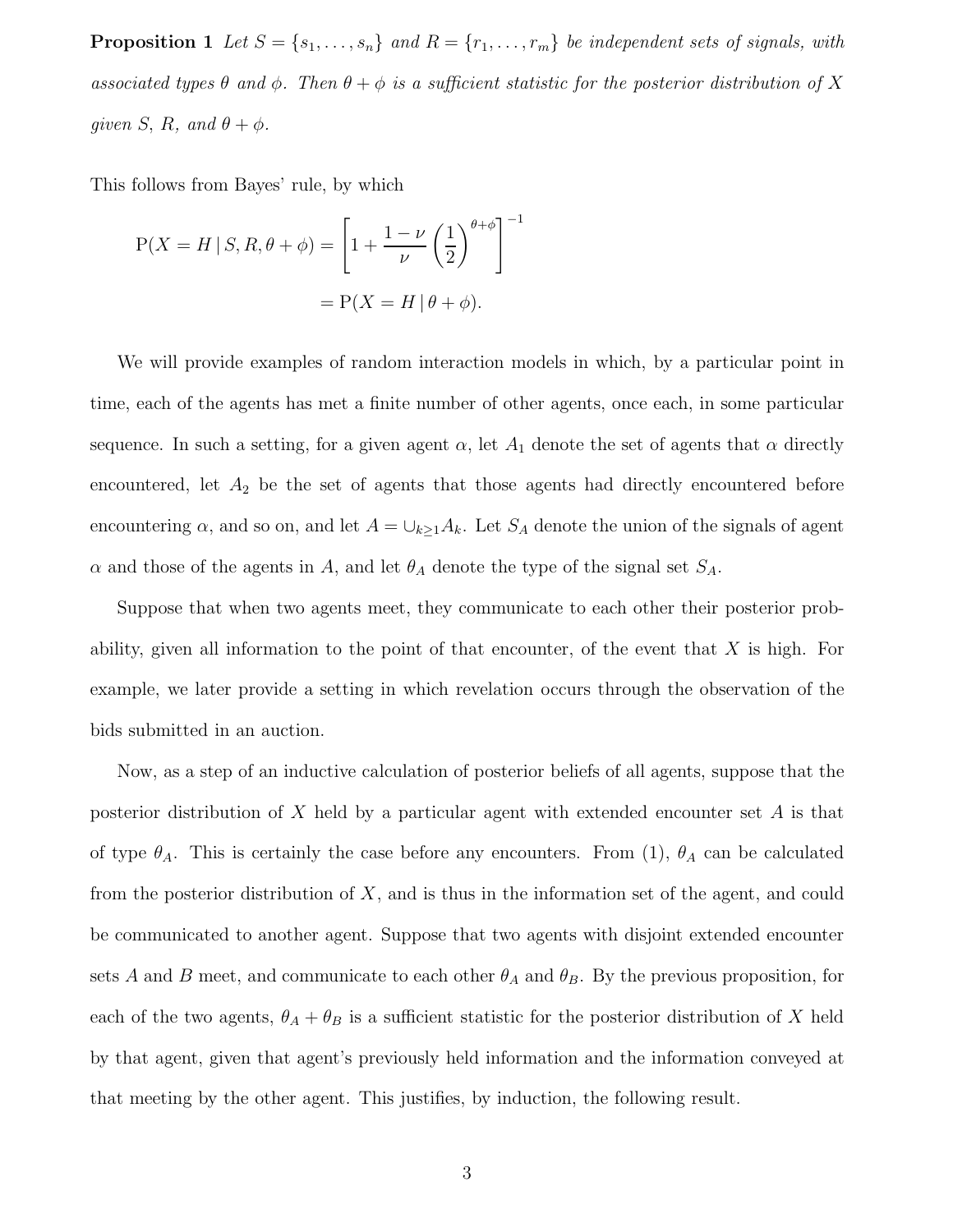Proposition 2 If an agent with extended encounter set A meets an agent with a disjoint extended encounter set B, and they communicate to each other their posterior probabilities of the event that X is high, then both will hold the posterior probability of this event given the signals  $S_A \cup S_B$ .

Given this result, it makes sense to extend the definition of "type" by saying that an agent with extended encounter set A has type  $\theta_A$ , which leads to the following equivalent form of the last proposition.

**Proposition 3** If an agent of pre-posterior type  $\theta$  meets an agent with pre-posterior type  $\phi$ . and they communicate to each other their types, then both have posterior type  $\theta + \phi$ .

## 2 Population Information Dynamics

Any particular agent is matched to other agents at each of a sequence of Poisson arrival times with a mean arrival rate (intensity)  $\lambda$ , which is common across agents. At each meeting time, the matched agent is randomly selected from the population of agents (that is, the matched agent is chosen with the uniform distribution, which we can take to be the agent-space measure  $\gamma$ .) We assume that, for almost every pair of agents, this matching procedure is independent.<sup>3</sup> At each point in time, for any particular agent, we will (almost surely) be in the setting of the previous proposition, in which all prior encounters by that agent are with agents whose extended encounter sets were disjoint with that of the given agent.

We let  $g(x, t)$  denote the cross-sectional density of posterior type x in the population at time t (supposing that the posterior type distribution indeed has a density). The initial density  $g(\cdot,0)$  of types is that induced by some particular initial allocation of signals. Assuming that  $g(x, t)$  is differentiable with respect to t, and relying formally on the law of large numbers,

<sup>3</sup>A rigorous mathematical foundation for the discrete-time analogue of this random matching model is provided by Duffie and Sun (2005a), and the associated exact law of large numbers for the matching results is provided by Duffie and Sun (2005b).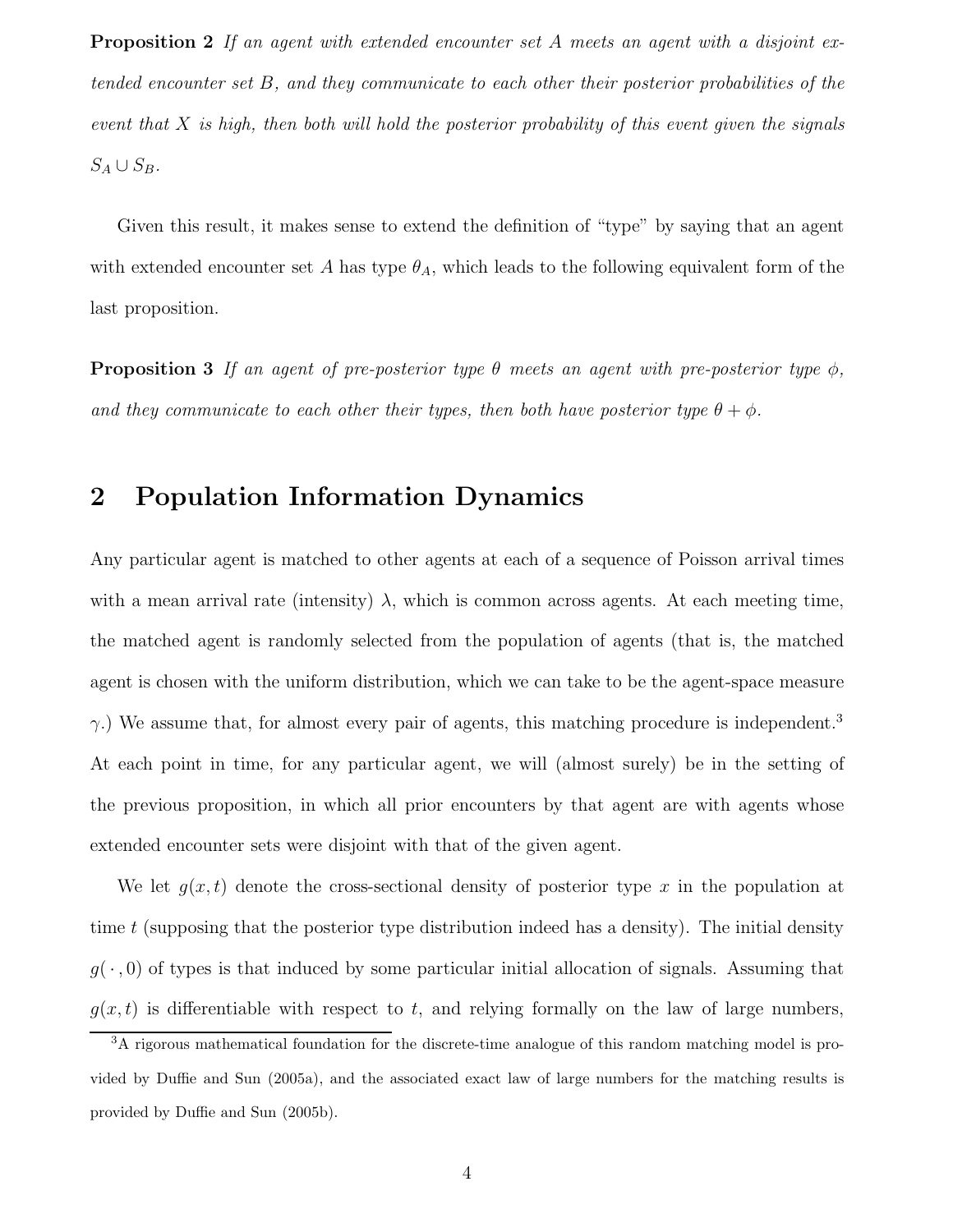letting subscripts denote partial derivatives as usual, we have (almost everywhere)

$$
g_t(x,t) = -\lambda g(x,t) + \int_{-\infty}^{+\infty} \lambda g(y,t)g(x-y,t) dy,
$$
\n(3)

with the first term representing the rate of emigration from type  $x$  associated with meeting and leaving that type, and the second term representing the rate of immigration into type  $x$  due to type-y agents meeting, at mean rate  $\lambda$ , agents of type  $x - y$ , converting the type-y agent to one of type x. (One could easily make the mistake of multiplying the second term by 2 to reflect that both agents in the pairing become type  $x$ , but the sum is over all agents meeting someone, and integration of the right-hand side of  $(3)$  with respect to x confirms the consistency of  $(3)$ with conservation of total population mass.)

In order to compute the cross-sectional density of types at each time, we let  $\hat{g}(\cdot, t)$  denote the Fourier transform of  $g(\cdot, t)$ . By linearity of the transform and integrability, for each z in  $\mathbb{R}$ ,

$$
\hat{g}_t(z,t) = -\lambda \hat{g}(z,t) + \lambda \hat{g}^2(z,t),\tag{4}
$$

using the fact that the transform of a convolution  $g * h$  is the product  $\hat{g}\hat{h}$  of the transforms.

Proceeding formally and ignoring the potential role of singularities, we can let  $G(z, t)$  $\hat{g}(z,t)^{-1}$ , and by the chain rule obtain

$$
G_t(z,t) = \lambda G(z,t) - \lambda,\tag{5}
$$

with the usual solution

$$
G(z,t) = e^{\lambda t} (G(z,0) - 1) + 1,
$$
\n(6)

and, again only formally,

$$
\hat{g}(z,t) = \frac{\hat{g}(z,0)}{e^{\lambda t}(1-\hat{g}(z,0)) + \hat{g}(z,0)}.
$$
\n(7)

While technical conditions on the initial type distribution might be needed to justify this calculation, we have confirmed the result in special cases by explicit calculation and by Monte Carlo simulation.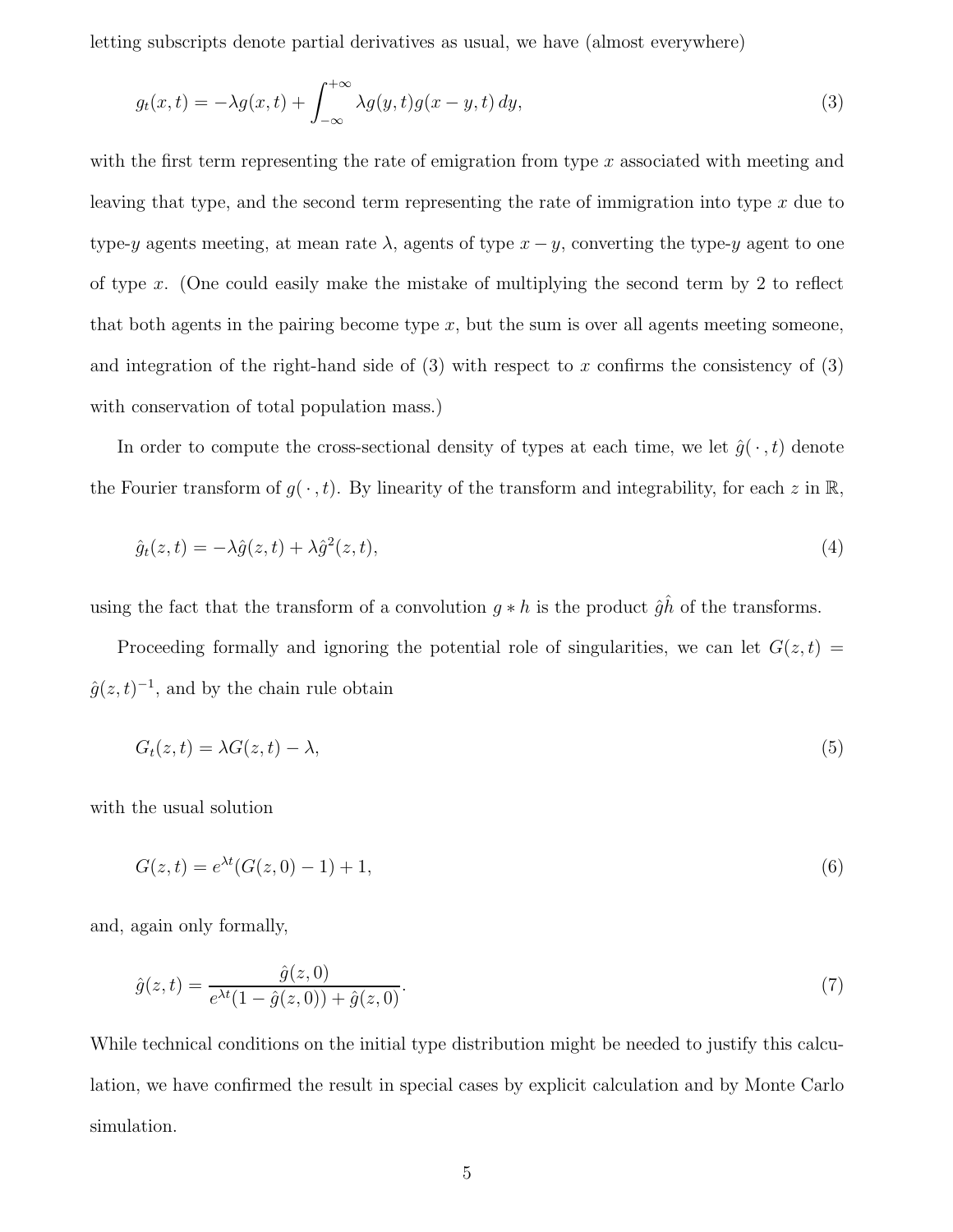A particular agent who is assigned an initial type that is randomly drawn with density  $\pi(\cdot,0)$  at time zero has a posterior type at time t that is a Markov process with a probability density  $\pi(\cdot, t)$  at time t that evolves according to

$$
\pi_t(x,t) = -\lambda \pi(x,t) + \int_{-\infty}^{+\infty} \lambda \pi(y,t)g(x-y,t) \, dy. \tag{8}
$$

The probability density  $\pi(\cdot, t)$  of the agent's type at time t therefore has the explicit transform  $\hat{\pi}(t)$  given by

$$
\hat{\pi}(z,t) = \hat{\pi}(z,0)e^{-\lambda \int_0^t (1-\hat{g}(z,s))ds}.
$$

### 3 A Market Example

In order to provide a specific example in which agents have an incentive to completely reveal their information to the agents that they encounter, we study a private-auction setting in which, at each meeting, agents learn the types of the other agents encountered at that meeting by observation of bids submitted in an auction conducted at that meeting. This information is not revealed to agents that do not participate in the auction.

At a given time  $T > 0$ , it is revealed whether X is high or low. Before that time, uninformed agents that wish to hedge the risk associated with X arrive at the market at a total rate of  $2\lambda$ per unit of time. (For example, there may be a continuum of uninformed hedgers that arrive independently, at total rate of  $2\lambda$ .) Whenever an uninformed agent arrives at the market, he contacts two informed agents that are randomly chosen from the continuum of agents. In light of our extension in the next section to encounters of more than two informed agents each, we could consider an auction in which the uninformed agent contacts multiple agents.

The uninformed agent conducts a second-price auction with the two chosen informed agents. The lower bidder sells the uninformed agent a forward financial contract that pays 1 at time  $T$  if X is high and 0 otherwise. In return, the contract specifies payment of the winning (low) bid to the informed agent at time  $T$ . The informed agents, who are assumed to be risk-neutral, tender bids that are then revealed to the two bidders (only). After purchasing the contract, the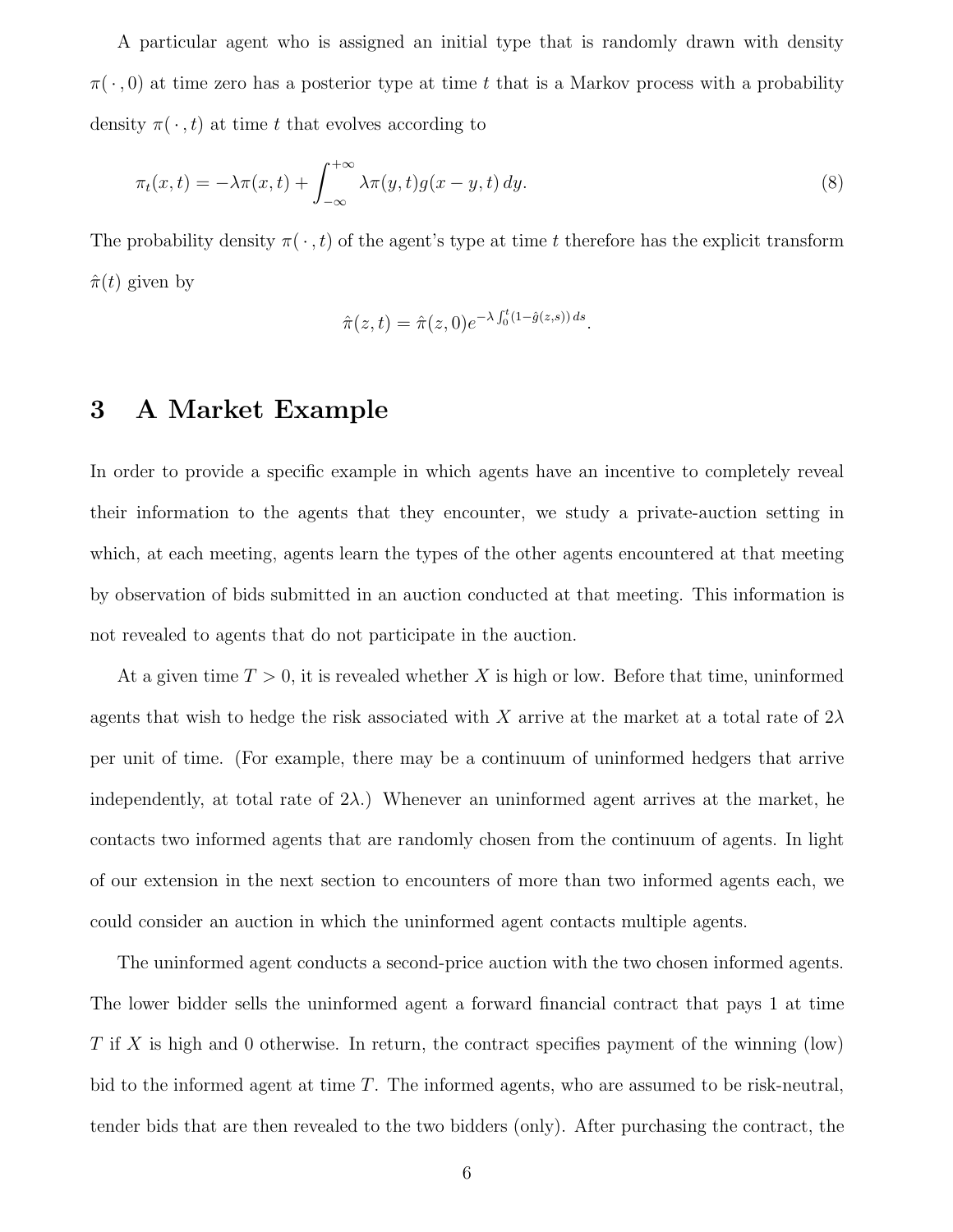uninformed agent leaves the market. For concreteness, informed agents maximize the expected discounted sum of auction sales net of contract payoffs, with a constant discount factor.

These second-price common-value auctions are known as "wallet games," and are discussed by Klemperer (1998). In the unique symmetric Nash equilibrium of each auction, each agent's bid is the posterior probability that  $X$  is high. From the one-to-one mapping between an agent's type and the agent's posterior probability distribution of  $X$ , informed agents learn each others' types from their bids.<sup>4</sup> The dynamics of information transmission are therefore as described in Section 2.

Informed agents earn positive expected payoffs by participating in this market, while uninformed agents earn negative expected profits. This is consistent with the hedging motive for trade of the uninformed agents.

For a numerical example, we let  $\lambda = 1$ , so that one unit of time is the mean time intercontact time for agents, and we let  $\nu = 1/2$ . We assume that each agent initially observes a signal s such that  $P(s = 1|H) + P(s = 1|L) = 1$  and  $P(s = 1|H)$  is drawn from a uniform distribution over the interval [1/2, 1]. It is easy to show that, on the event  $\{X = H\}$  of a high outcome, this initial allocation of signals induces an initial cross-sectional density  $f(p) = 2p$  for the prior likelihood p of a high state, for  $p \in [0, 1]$ . From a simple change of variables using (1), the initial cross-sectional density of types on the event  $\{X = H\}$  of a high outcome is

$$
g(\theta, 0) = \frac{2^{1+2\theta} \log 2}{(1+2^{\theta})^3}.
$$

We then use the explicit solution (7) for the transform  $\hat{q}(\cdot, t)$  of the density of posterior types to characterize the dynamics of information transmission. The evolution of the cross-sectional densities of type and the associated posterior probability are illustrated in Figures 1 and 2, respectively. Figure 3 shows that the evolution of the mean of the cross-sectional distribution of

<sup>&</sup>lt;sup>4</sup>Because we have a continuum of agents, when two agents meet they know that in the future they will almost surely not meet someone that has directly or indirectly met the other agent. Therefore, agents are not strategic about the information they reveal in a meeting. In a market with a small number of agents, this would obviously be a concern.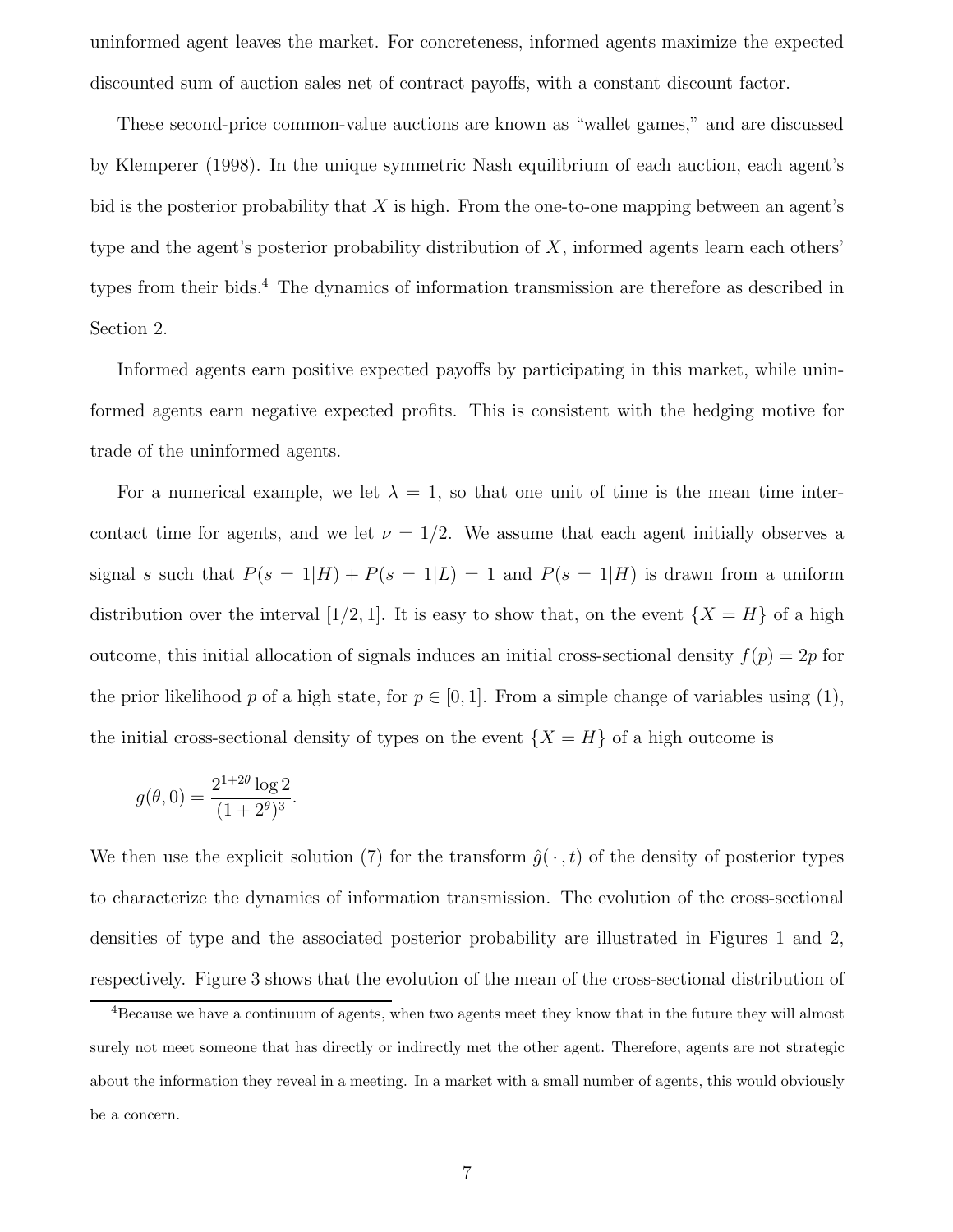posterior probability of a high state, and the evolution of the cross-sectional standard deviation of this posterior probability.

# 4 New Private Information

Suppose that, independently across agents as above, each agent receives, at Poisson mean arrival rate  $\rho$ , a new private set of signals whose type outcome y has a probability density  $h(y)$ . Then (3) is extended to

$$
g_t(x,t) = -(\lambda + \rho)g(x,t) + \int_{-\infty}^{+\infty} \lambda g(y,t)g(x-y,t) dy + \rho \int_{-\infty}^{+\infty} h(y)g(x-y,t) dy.
$$
 (9)

In this case, (4) is extended to  $\hat{g}_t(z,t) = -(\lambda + \rho)\hat{g}(z,t) + \lambda \hat{g}^2(z,t) + \rho \hat{g}(z,t)\hat{h}(z)$ . As for the dynamics of the transform, we can further collect terms in  $\hat{g}(z,t)$  to obtain

$$
\hat{g}_t(z,t) = -\gamma(z)\hat{g}(z,t) + \lambda \hat{g}^2(z,t),\tag{10}
$$

where  $\gamma(z) = \lambda + \rho(1 - \hat{h}(z))$ , and extend (7) to obtain

$$
\hat{g}(z,t) = \frac{\hat{g}(z,0)}{e^{\gamma(z)t}(1-\hat{g}(z,0)) + \hat{g}(z,0)}.
$$
\n(11)

## 5 Multi-Agent Information Exchanges

Suppose that, at Poisson arrival intensity  $\lambda$ , three agents are drawn at random and share their information. Then (3) is extended to

$$
g_t(x,t) = -\lambda g(x,t) + \lambda \int_{-\infty}^{+\infty} \int_{-\infty}^{+\infty} g(x-y-u,t)g(u,t)g(y,t) \, dy \, du. \tag{12}
$$

Letting  $w = y + u$ , this can be expressed as

$$
g_t(x,t) = -\lambda g(x,t) + \lambda \int_{-\infty}^{+\infty} g(x-w,t) \int_{-\infty}^{+\infty} g(w-y,t)g(y,t) dy dw.
$$
 (13)

Letting  $r(w, t) = \int_{-\infty}^{+\infty} g(w - y, t)g(y, t) dy$ , we have

$$
g_t(x,t) = -\lambda g(x,t) + \lambda \int_{-\infty}^{+\infty} g(x-w,t)r(w,t) \, dw. \tag{14}
$$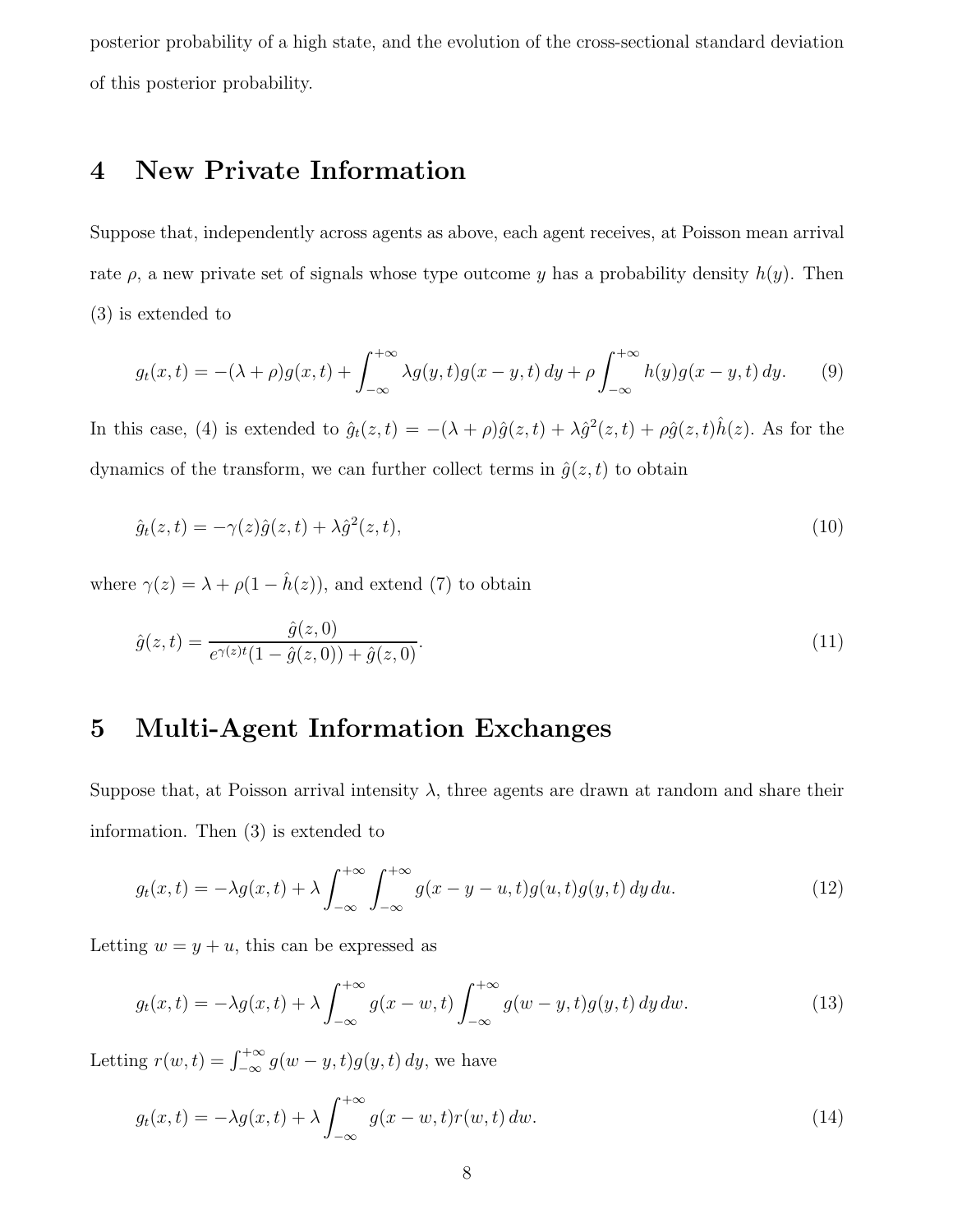Now, because  $\hat{r}(z,t) = \hat{g}^2(z,t)$ , we see that (4) is extended to

$$
\hat{g}_t(z,t) = -\lambda \hat{g}(z,t) + \lambda \hat{g}^3(z,t). \tag{15}
$$

Similarly, if n agents are drawn at random to exchange information at each encounter, then  $(4)$ is extended to

$$
\hat{g}_t(z,t) = -\lambda \hat{g}(z,t) + \lambda \hat{g}^n(z,t). \tag{16}
$$

In order to solve for  $\hat{g}(z,t)$  given  $\hat{g}(z,0)$ , we let  $H(z,t) = \hat{g}(z,t)^{1-n}$ . Formally at least, we have

$$
H_t(z,t) = (n-1)\lambda H(z,t) - (n-1)\lambda,
$$
\n(17)

with the usual solution  $H(z,t) = e^{(n-1)\lambda t} (H(z,0) - 1) + 1$ , and

$$
\hat{g}(z,t) = H(z,t)^{\frac{1}{1-n}}.\tag{18}
$$

If private information is also learned over time, as in the previous section, then (16) is extended to

$$
\hat{g}_t(z,t) = -(\lambda + \rho)\hat{g}(z,t) + \lambda \hat{g}^n(z,t) + \rho \hat{g}(z,t)\hat{h}(z). \tag{19}
$$

In this case, we have (18), where  $H(z,t) = e^{(n-1)\gamma(z)t} (H(z,0) - 1) + 1$ .

# 6 Conclusion

We introduce a simple model of the "percolation" of information through a large market. Our model allows a relatively explicit solution for the cross-sectional distribution of posterior beliefs at each time t. We applied our model to study information transmission in a decentralized market and, in contrast to previous models, obtained full revelation of information through trading.

#### References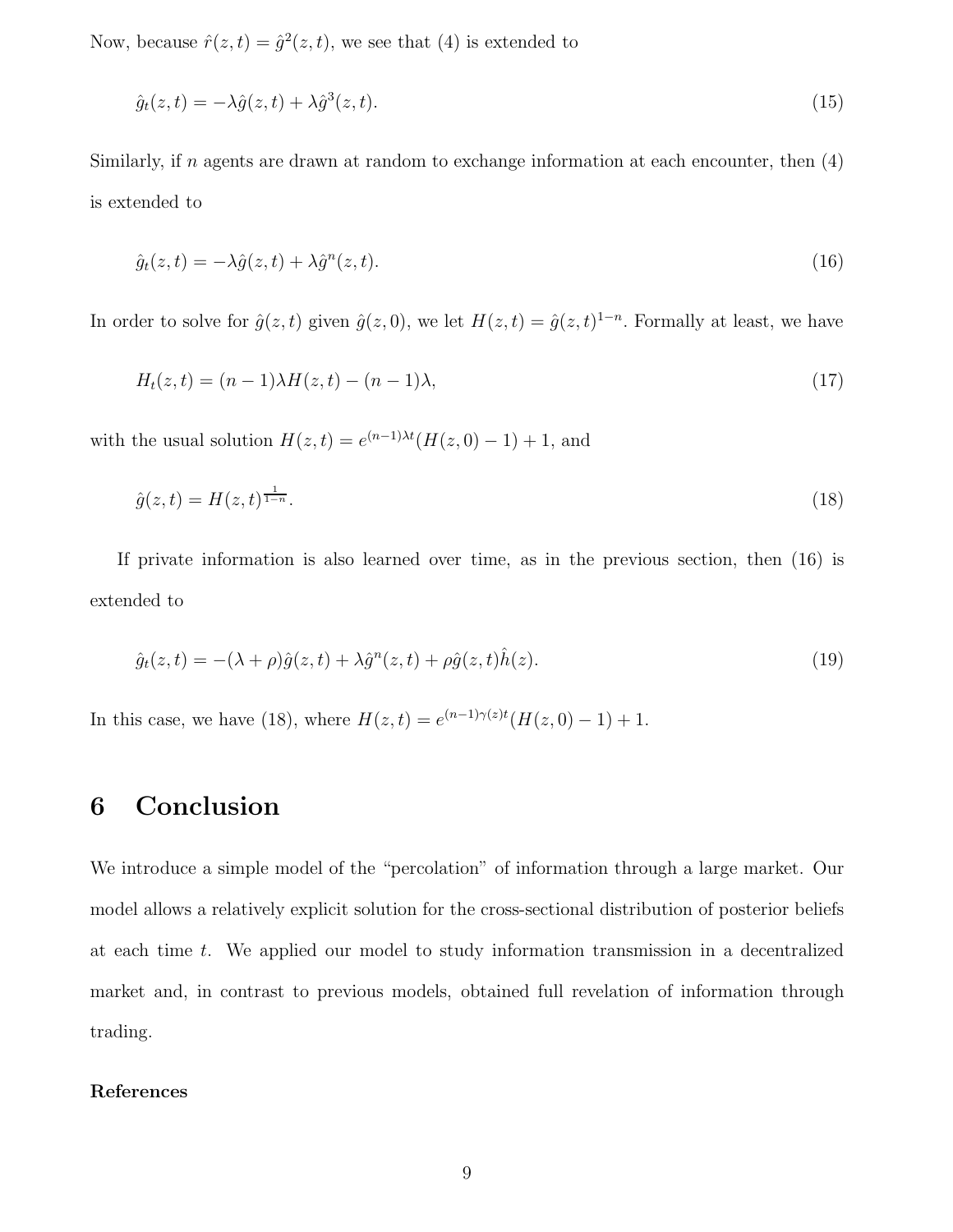Amador, Manuel, and Pierre-Olivier Weill. 2006. "Learning from Private and Public Observation of Other's Actions." UCLA Working Paper.

Banerjee, Abhijit, and Drew Fudenberg. 2004. "Word-of-Mouth Learning." Games and Economic Behavior, **46:** 1-22.

Duffie, Darrell, and Yeneng Sun. 2005a. "Existence of Independent Random Matching." forthcoming in Annals of Applied Probability.

Duffie, Darrell, and Yeneng Sun. 2005b. "The Exact Law of Large Numbers for Independent Random Matching."Stanford University Working Paper.

Gale, Douglas. 1986a. "Bargaining and Competition Part I: Characterization." Econometrica, 54: 785-806.

Gale, Douglas. 1986b. "Bargaining and Competition Part II: Existence." Econometrica, 54: 807-818.

Hayek, Friedrich. 1945. "The Use of Knowledge in Society." American Economic Review, 35: 519-530.

Klemperer, Paul. 1998. "Auctions with Almost Common Values: The "Wallet Game" and its Applications." European Economic Review, 42: 757-769.

Milgrom, Paul. 1981. "Rational Expectations, Information Acquisition, and Competitive Bidding." Econometrica, 50: 1089-1122.

Pesendorfer, Wolfgang and Jeroen Swinkels. 1997. "The Loser's Curse and Information Aggregation in Common Value Auctions." Econometrica, 65: 1247-1281.

Reny, Philip and Motty Perry. 2006. "Toward a Strategic Foundation for Rational Expectations Equilibrium." Econometrica, 74: 1231-1269.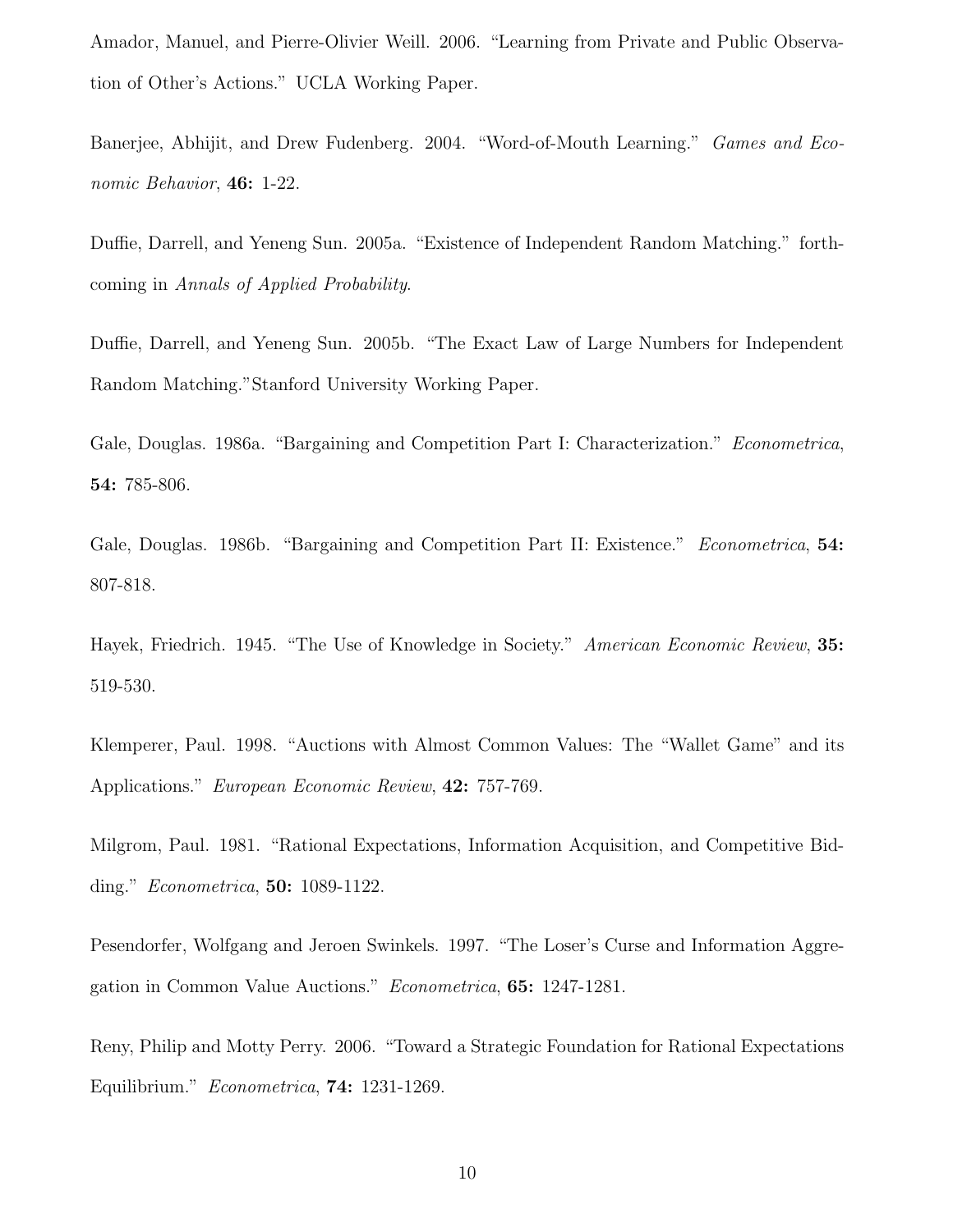

Figure 1: Evolution of cross-sectional population density of type, on the event  $\{X = H\}$ .

Rubinstein, Ariel and Asher Wolinsky. 1985. "Equilibrium in a Market With Sequential Bargaining." Econometrica, 53: 1133-1150.

Satterthwaite, Mark, and Artyom Shneyerov. 2003. "Convergence of a Dynamic Matching and Bargaining Market with Two-Sided Incomplete Information to Perfect Competition." Northwestern University Working Paper.

Stein, Jeremy. 2006. "Conversations Among Competitors." Harvard University Working Paper.

Wolinsky, Asher. 1990. "Information Revelation in a Market With Pairwise Meetings." Econometrica, 58: 1-23.